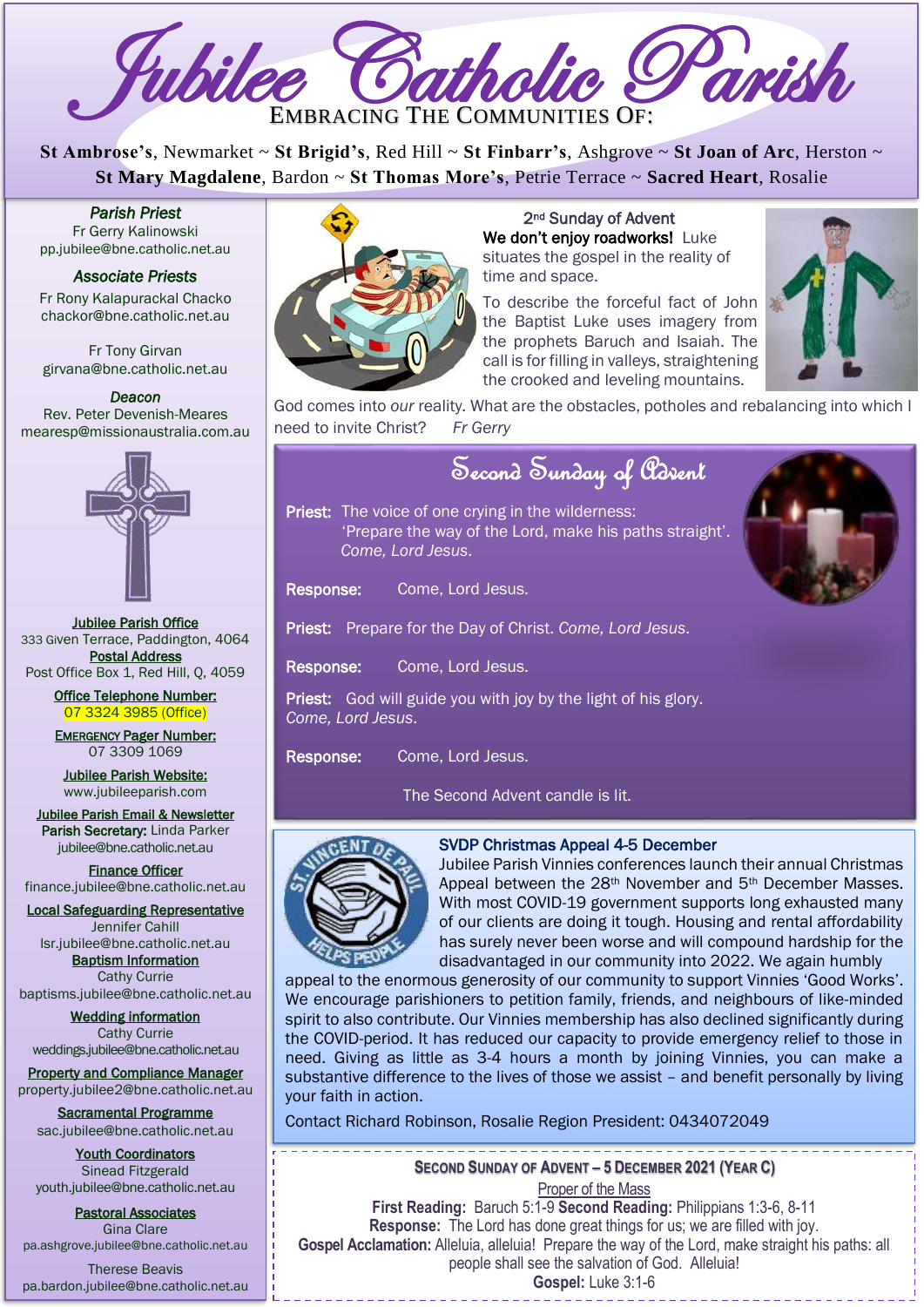Congratulations to Amelia Cowie, Clementine Lowry, Elsie Lowry, Annie Lowry, Sammy Blewer, Hannah Price, Darcy Van Coevorden, Elke Castldine, Maclean Burgin-Doyle & Ned Fewster who celebrated their reception of First Holy Communion this weekend. Amelia, Clementine, Elsie, Annie, Sammy, Hannah, Darcy, Elke, Maclean and Ned are welcomed into the common union Hannan, Darcy, Ene, Macican and Ned als necessity. Respectively, David Text of Text of the share in at the table of the Lord. May they always know, experience and Communication live our communion with Christ. Thanks to their parents for their ongoing formation of their children in the faith.





#### **ADVENT IDEAS FOR KIDS**

To help you and your family prepare throughout Advent and then explore the Christmas message, check out these free resources, including an advent calendar and Christmas story booklet with puppets to make (just scan the QR code):





*"We must find time to stop and thank the people who make a difference in our life"*- John F. Kennedy. I take this opportunity to thank the people of St Ambrose community who made a difference in its surroundings. It proved, once again, that success laid in quality not quantity. I appreciate and thank John and Lorna Pye, Michael Stratford, Paul Fahey and Randy Jones who were the 'Working Bee' Thanks dear friends for your support and service to the Church.

Vaccination plea from Pope Francis: In a recent video message to the people of North and South America, Pope Francis urged people to vaccinate against Covid-19, calling it 'an act of love'.

'Getting vaccinated is a simple yet profound way to care for one another, especially the most vulnerable,' said Pope Francis. He prayed to God that 'each one of us can make his or her own small gesture of love.'

'No matter how small, love is always grand,' he said. 'Small

gestures for a better future.' [Pope Francis urges people to get vaccinated against Covid-](https://www.vaticannews.va/en/pope/news/2021-08/pope-francis-appeal-covid-19-vaccines-act-of-love.html)19 - [Vatican News](https://www.vaticannews.va/en/pope/news/2021-08/pope-francis-appeal-covid-19-vaccines-act-of-love.html)

COVID safety at Christmas Masses: At the current time, COVID vaccination is not mandatory for parishioners and visitors at Masses and funerals. The only exception is weddings, which require 100% vaccination.

With a mixture of vaccinated and unvaccinated parishioners attending each Mass, the 2 square metre rule applies i.e. there must be a distance of at least one metre in each direction between individuals or household groups within the church. This obviously limits the number of people allowed at each Mass.

This will be of particular concern at Christmas Masses where larger than usual crowds are expected. All parishioners are urged to:

- Fully vaccinate for your protection and the safety of others in your community
- If this is government requirement at Christmas masses it will have an effect.
- Be patient and follow the instructions of the marshal at your Mass
- Follow the 2 square metre rule when indoors.

The issue of those who cannot get vaccinated for medical reasons remains a conundrum.

COVID Vaccination Compliance for Volunteers: The Archdiocese has advised that COVID-19 vaccinations are required for volunteer roles which involve contact with children or take place in homes, workplaces and hospitals or other health care settings. Specifically, roles include:

- Extraordinary Minister of Holy Communion to sick (private residence or hospitals etc.)
- Ministries involving children such as Catechists, Leaders of Children's Liturgy, Sacramental Coordinators and Altar Server Coordinators or Trainers.
- Outreach Home Support ٦

*Red Hill Carols*

*12 December 2021*

*7pm*







Monday 6 December Mass (Red Hill) 6:30am

Tuesday 7 December Mass (Newmarket) 9:00am

Wednesday 8 December Mass (Rosalie) 6:30am

Thursday 9 December Mass (Red Hill) 6:30am Mass (Ashgrove) 9:00am

Friday 10 December Mass (Bardon) 9am

#### Saturday 11 December

Individual Reconciliation (Rosalie) 4:00pm-4:20pm (Ashgrove) 5:15pm-5:45pm

> 3rd Sunday of Advent 12th December 2021

Saturday Vigil Mass (Rosalie) 4:30pm Mass (Ashgrove) 6:00pm

#### **Sundav**

Mass (Herston) 7:30am Mass (Bardon) 8:00am Mass (Ashgrove) 8:30am Mass (Newmarket) 9:30am Mass (Red Hill) 10:00am Korean Mass (Rosalie) 10:00am Mass (Rosalie) 5:30pm



*Carols on Clyde 19 December 2021*

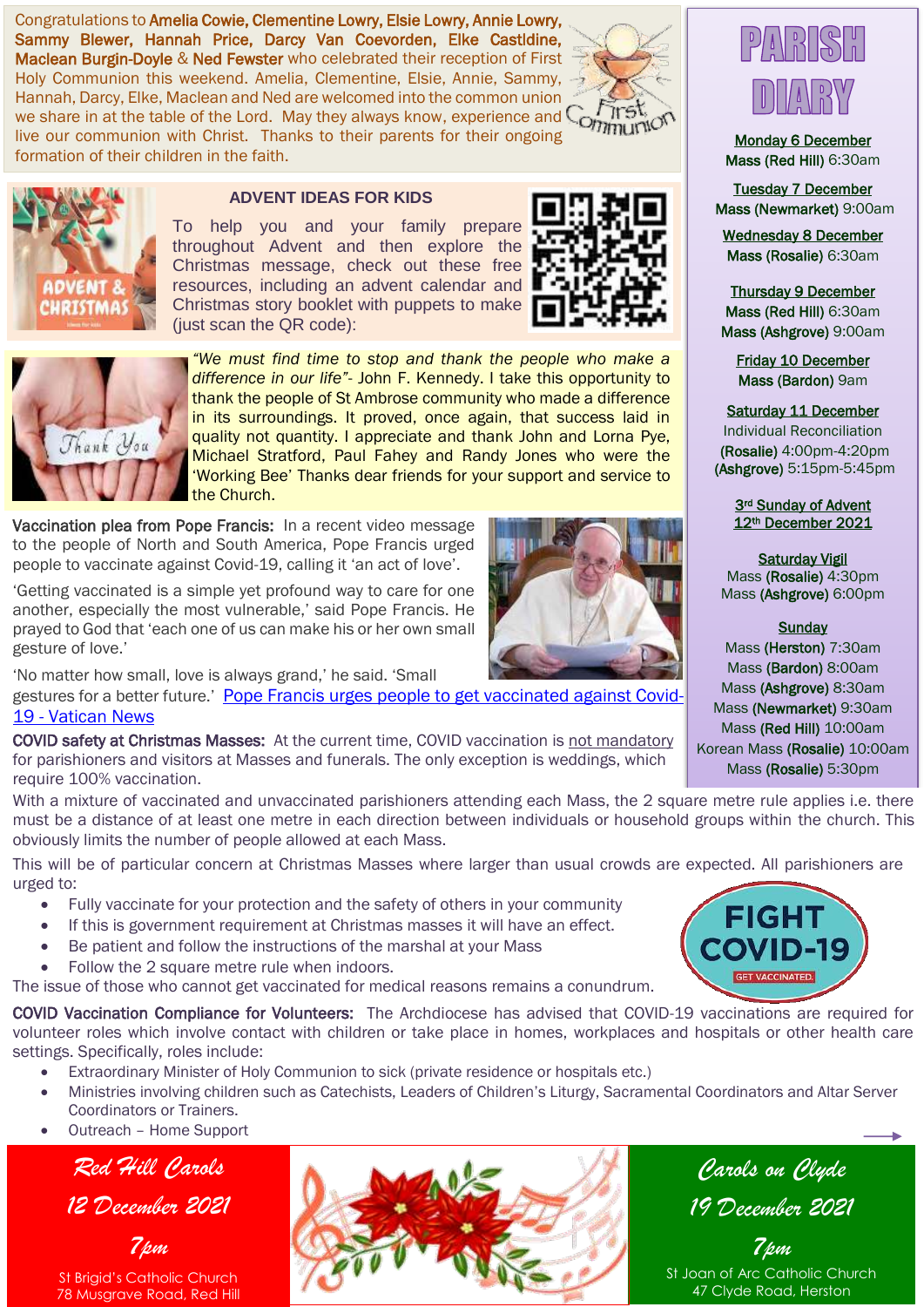If you are involved in any of these ministries, please supply evidence of your vaccination in the form of a COVID-19 Digital Vaccination Certificate or an Immunisation History Statement at the Parish Office, to your local Safeguarding Coordinator or via email a[t lsr.jubilee@bne.catholic.net.au.](mailto:lsr.jubilee@bne.catholic.net.au) Vaccination status will be passed on to the Archdiocese for their records.

If you have any questions about the policy or its implementation, please contact the Archdiocese People and Culture Team at [hroffice@bne.catholic.net.au.](mailto:hroffice@bne.catholic.net.au) *Jennifer Cahill*, *Local Safeguarding Representative*

COVID Vaccination and Schools: Catholic Schools are following government instruction that ALL adults entering the school MUST be vaccinated. Any person coming on to school sites – even parents who volunteer in the tuck-shop must be double vaccinated to come onto the school campus. Even contractors or labour-hire staff entering a school are required to be fully vaccinated.

#### Calling all Actors, Singers, Musicians, Angels and **Shepherds** St Ambrose's Nativity Pageant St Ambrose's Christmas Eve Mass 2021

St Ambrose's Christmas Eve Mass features a nativity play and we are inviting all members of our parish and school communities to take part.

It is a simple enactment featuring our children in the roles of Narrator, Joseph, Mary, the Angels and Shepherds while the Christmas Gospel is read and carols are sung during St Ambrose's Christmas Eve Mass, on Friday 24 December.

Mass commences at 7pm and all participants need to arrive by 6.30pm, please, in particular those with major roles. We also ask participants to attend the rehearsal after Mass on Sunday 19 December from 10:30am.

Children who are unable to attend the rehearsal are still welcome to join in as angels or shepherds on the night.

#### **Costumes**

The children wear very simple costumes and we can assist with providing some of the elements for these if required.

#### **Music**

We're very fortunate that Catherine is available to coordinate the music and singing for us and we welcome all musicians and singers to join Catherine.

## **Resources**

The Gospel drama and music can be emailed to you in plenty of time for you to practice for the rehearsal.

## **RSVP**

Please let us know as soon as possible if you would like to participate in any way. If you need assistance or have any questions please contact Lorna at pyele8j@gmail.com or 0407 016 526.

# CHRISTMAS PAGEANT – St Mary Magdalene's Church

Baby Jesus lying in the hay, Mary and Joseph, the stable, the Angels, the donkey – these are all facets of Christmas that appeal to the minds and the hearts of children. Being a part of the Christmas Pageant allows children to fully appreciate the *real* Spirit of Christmas.

# Christmas Present is made of memories of Christmas Past

Christmas Eve Service will be held in the School Assembly Hall. The Service will begin at 4.00pm with the Christmas Pageant and Carols, followed by Mass at 4.30. Children of all ages can be involved. Costumes are basic (no sewing required). Rehearsals will be held on:

- - Thursday 16<sup>th</sup> December
- **•** Dress Rehearsal on Tuesday 21<sup>st</sup> December in the School Assembly Hall at 9.00am.

If you can't make it to both the first and second, then make the one that suits you, but please let me know of your intentions. Attendance at the Dress Rehearsal is essential. Anyone interested please contact Therese Beavis on 0403 784 778 or email on [mtbah@optusnet.com.au](mailto:mtbah@optusnet.com.au)





**SYNOD 2021-2023 - CONSULTATION PHASE NOW OPEN** 

The Catholic Church is inviting submissions for the Synod of Bishops via an online portal. Those submissions will help the Bishops develop a national report to support the global process leading to an international gathering in 2023. This is not to be confused with the Australian Plenary Council which is running concurrently with the Synod. The Plenary Council focus is on the Church in Australia. The Synod is focussed on the Church globally.

The three dimensions of the Synod are **Communion, Participation and Mission**. Participation can be via a small group discernment process utilising the **Listening and Discernment Adult Guide** or individually with the **Individual Reflection Guide**.

To access copies of the **Listening and Discernment Adult Guide** and **Individual Reflection Guide** please visit <https://www.catholic.org.au/synodalchurch>

## **The submission process**

Individuals and groups are asked to submit their summarised reflections directly to the National Centre for Pastoral Research via the website: https://www.catholic.org.au/synodalchurch **Submissions are currently open until Sunday 27 February 2022.**